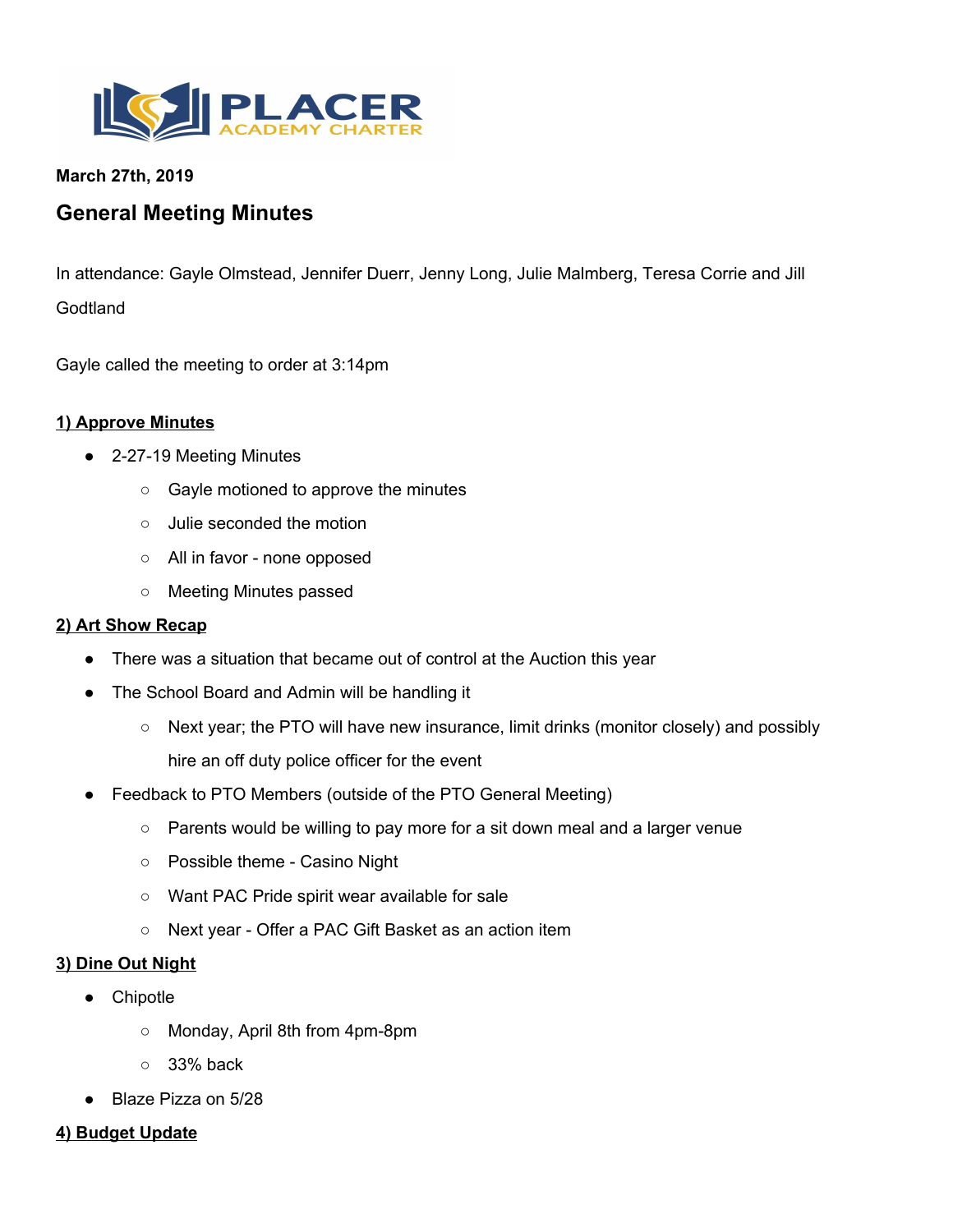- Art Show has brought in \$42k so far
	- Payments are still coming in and being processed

# **5) Scrip**

- PTO made \$189.29 on the March order
- Next order due on April 4th

## **6) Board Positions - Nominations**

- Vote will be held at the next General Meeting on April 24th
	- Treasurer Anna Brewer
	- Scrip Coordinator Andi Golden
	- Secretary Emily Lambert & Amber Peirce

# **7) Community Outreach**

- PTO Marketing & Signage
	- Julie suggested getting a white board (or something similar) to advertise dine-out nights at the dine-out location
	- Jill mentioned, Krista is looking into getting a large format printer (which could be used for art class, graphic design, school posters and more)
- Parent Survey Going Out
	- Jill will be sending out a Parent Survey email to the entire school
		- Survey will be open for a couple weeks

# **8) Fund Requests**

• No new requests per Jenn

### **9) Upcoming Events**

- Town Hall Meetings
	- April 4th for Upper Academy
	- April 25th for Primary Academy
	- Jill would like all parents in attendance
	- Both events will most likely be held at the upper campus

### **10) New Business**

- Jenn suggested we add an item to all *General Meeting Agendas* immediately following the "Meeting Call to Order" for PUBLIC COMMENTS
	- Teresa will look into wording and will add it to the next General Meeting Agenda
- **Additional Community Building events** 
	- June event idea planning meeting
	- July event calendar meeting